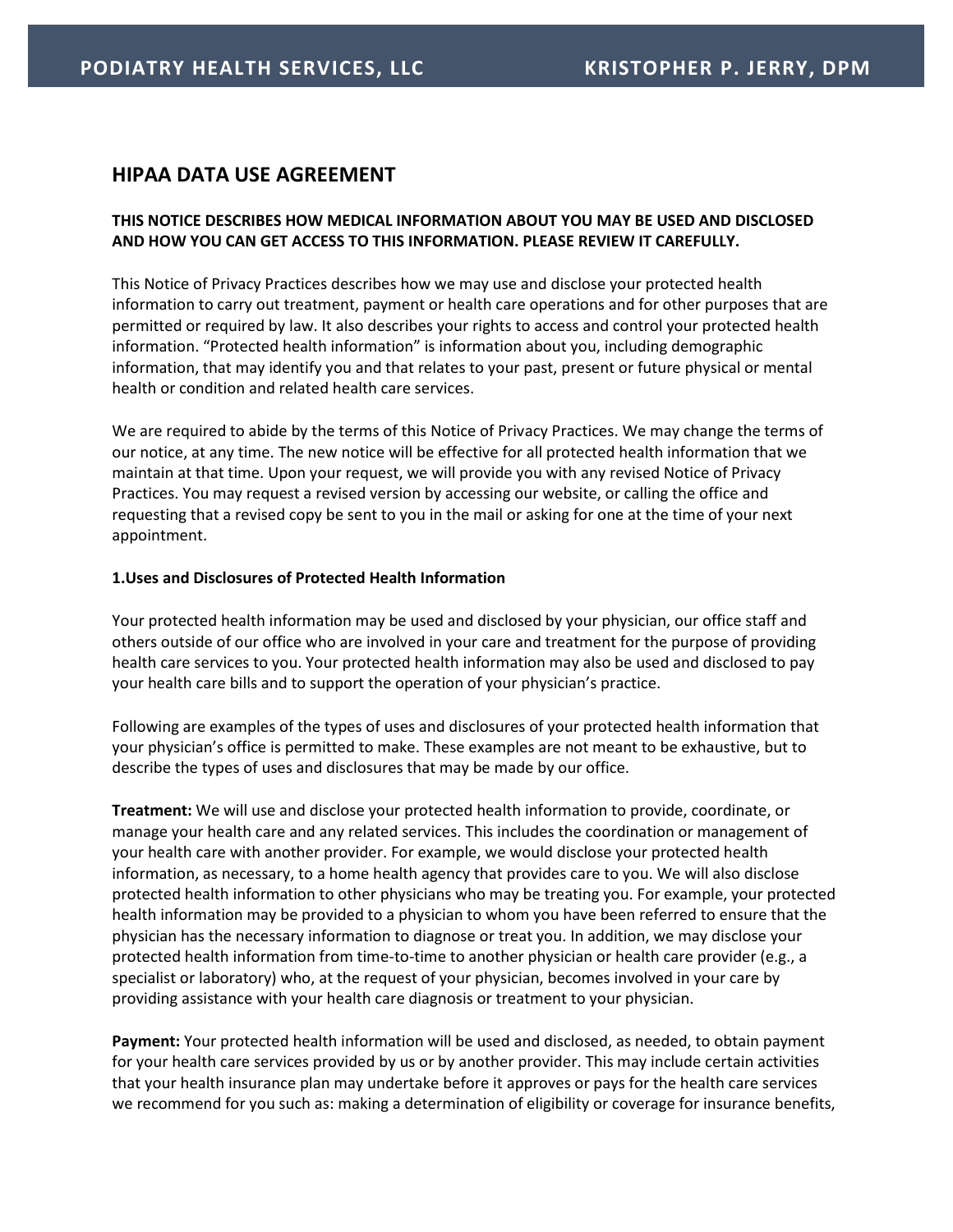reviewing services provided to you for medical necessity, and undertaking utilization review activities. For example, obtaining approval for a hospital stay may require that your relevant protected health information be disclosed to the health plan to obtain approval for the hospital admission.

**Health Care Operations:** We may use or disclose, as needed, your protected health information in order to support the business activities of your physician's practice. These activities include, but are not limited to, quality assessment activities, employee review activities, training of medical students, licensing, fundraising activities, and conducting or arranging for other business activities.

We will share your protected health information with third party "business associates" that perform various activities (for example, billing or transcription services) for our practice. Whenever an arrangement between our office and a business associate involves the use or disclosure of your protected health information, we will have a written contract that contains terms that will protect the privacy of your protected health information.

We may use or disclose your protected health information, as necessary, to provide you with information about treatment alternatives or other health-related benefits and services that may be of interest to you. You may contact our Privacy Officer to request that these materials not be sent to you.

Other Permitted and Required Uses and Disclosures That May Be Made Without Your Authorization or Opportunity to Agree or Object.

We may use or disclose your protected health information in the following situations without your authorization or providing you the opportunity to agree or object. These situations include:

**Required By Law**: We may use or disclose your protected health information to the extent that the use or disclosure is required by law. The use or disclosure will be made in compliance with the law and will be limited to the relevant requirements of the law. You will be notified, if required by law, of any such uses or disclosures.

Public Health: We may disclose your protected health information for public health activities and purposes to a public health authority that is permitted by law to collect or receive the information. For example, a disclosure may be made for the purpose of preventing or controlling disease, injury or disability.

**Communicable Diseases:** We may disclose your protected health information, if authorized by law, to a person who may have been exposed to a communicable disease or may otherwise be at risk of contracting or spreading the disease or condition.

**Health Oversight:** We may disclose protected health information to a health oversight agency for activities authorized by law, such as audits, investigations, and inspections. Oversight agencies seeking this information include government agencies that oversee the health care system, government benefit programs, other government regulatory programs and civil rights laws.

**Abuse or Neglect:** We may disclose your protected health information to a public health authority that is authorized by law to receive reports of child abuse or neglect. In addition, we may disclose your protected health information if we believe that you have been a victim of abuse, neglect or domestic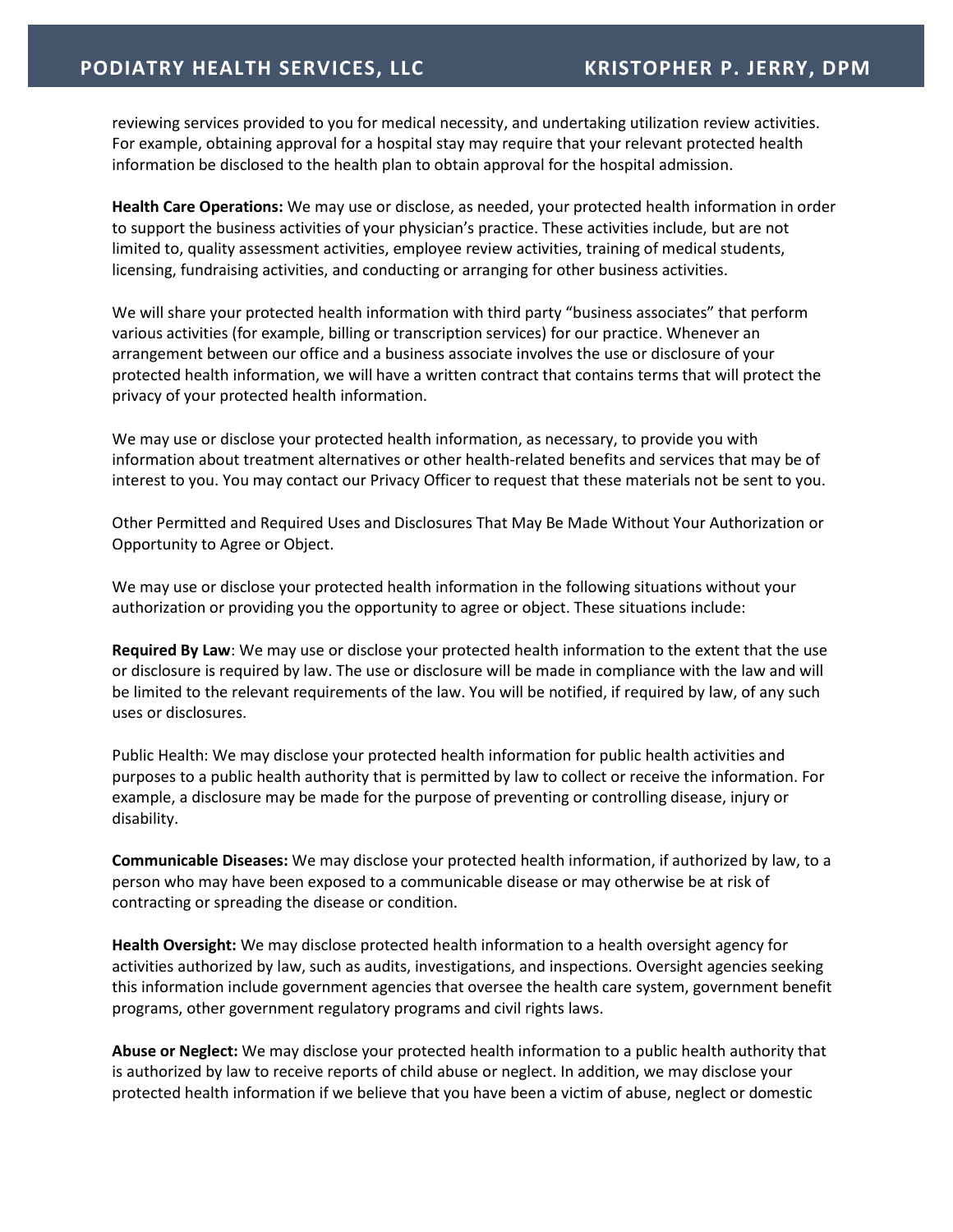violence to the governmental entity or agency authorized to receive such information. In this case, the disclosure will be made consistent with the requirements of applicable federal and state laws.

**Food and Drug Administration:** We may disclose your protected health information to a person or company required by the Food and Drug Administration for the purpose of quality, safety, or effectiveness of FDA-regulated products or activities including, to report adverse events, product defects or problems, biologic product deviations, to track products; to enable product recalls; to make repairs or replacements, or to conduct post marketing surveillance, as required.

**Legal Proceedings:** We may disclose protected health information in the course of any judicial or administrative proceeding, in response to an order of a court or administrative tribunal (to the extent such disclosure is expressly authorized), or in certain conditions in response to a subpoena, discovery request or other lawful process.

Law Enforcement: We may also disclose protected health information, so long as applicable legal requirements are met, for law enforcement purposes. These law enforcement purposes include (1) legal processes and otherwise required by law, (2) limited information requests for identification and location purposes, (3) pertaining to victims of a crime, (4) suspicion that death has occurred as a result of criminal conduct, (5) in the event that a crime occurs on the premises of our practice, and (6) medical emergency (not on our practice's premises) and it is likely that a crime has occurred.

**Coroners, Funeral Directors, and Organ Donation:** We may disclose protected health information to a coroner or medical examiner for identification purposes, determining cause of death or for the coroner or medical examiner to perform other duties authorized by law. We may also disclose protected health information to a funeral director, as authorized by law, in order to permit the funeral director to carry out their duties. We may disclose such information in reasonable anticipation of death. Protected health information may be used and disclosed for cadaveric organ, eye or tissue donation purposes.

**Research:** We may disclose your protected health information to researchers when their research has been approved by an institutional review board that has reviewed the research proposal and established protocols to ensure the privacy of your protected health information.

**Criminal Activity:** Consistent with applicable federal and state laws, we may disclose your protected health information, if we believe that the use or disclosure is necessary to prevent or lessen a serious and imminent threat to the health or safety of a person or the public. We may also disclose protected health information if it is necessary for law enforcement authorities to identify or apprehend an individual.

**Military Activity and National Security:** When the appropriate conditions apply, we may use or disclose protected health information of individuals who are Armed Forces personnel (1) for activities deemed necessary by appropriate military command authorities; (2) for the purpose of a determination by the Department of Veterans Affairs of your eligibility for benefits, or (3) to foreign military authority if you are a member of that foreign military services. We may also disclose your protected health information to authorized federal officials for conducting national security and intelligence activities, including for the provision of protective services to the President or others legally authorized.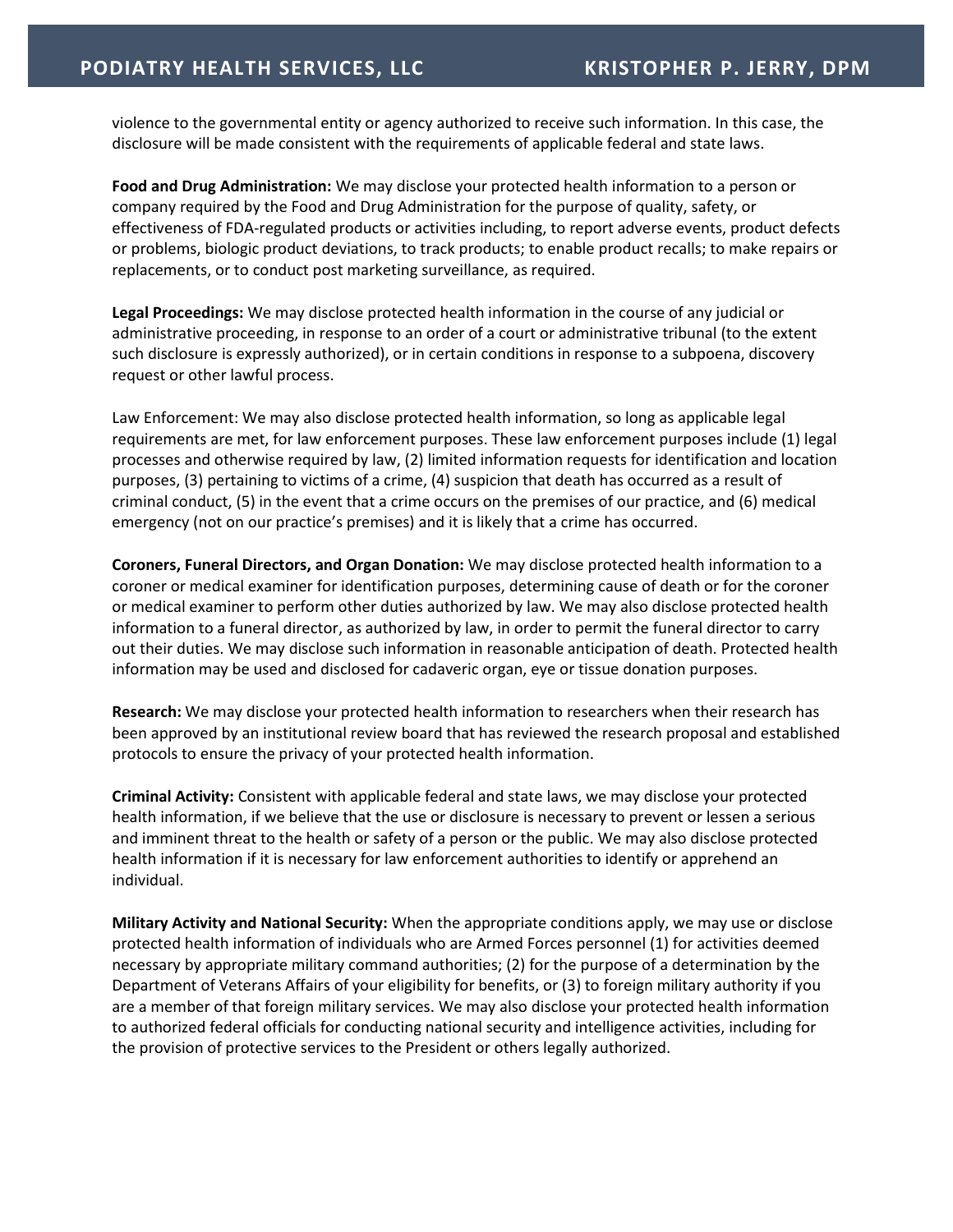**Workers' Compensation:** We may disclose your protected health information as authorized to comply with workers' compensation laws and other similar legally- established programs.

**Inmates:** We may use or disclose your protected health information if you are an inmate of a correctional facility and your physician created or received your protected health information in the course of providing care to you.

#### **Uses and Disclosures of Protected Health Information Based upon Your Written Authorization:**

Other uses and disclosures of your protected health information will be made only with your written authorization, unless otherwise permitted or required by law as described below. You may revoke this authorization in writing at any time. If you revoke your authorization, we will no longer use or disclose your protected health information for the reasons covered by your written authorization. Please understand that we are unable to take back any disclosures already made with your authorization.

## **Other Permitted and Required Uses and Disclosures That Require Providing You the Opportunity to Agree or Object:**

We may use and disclose your protected health information in the following instances. You have the opportunity to agree or object to the use or disclosure of all or part of your protected health information. If you are not present or able to agree or object to the use or disclosure of the protected health information, then your physician may, using professional judgment, determine whether the disclosure is in your best interest.

**Facility Directories:** Unless you object, we will use and disclose in our facility directory your name, the location at which you are receiving care, your general condition (such as fair or stable), and your religious affiliation. All of this information, except religious affiliation, will be disclosed to people that ask for you by name. Your religious affiliation will be only given to a member of the clergy, such as a priest or rabbi.

**Photography and Videography for the Purpose of Your Medical Record:** Unless you object, our office may take clinical photographs and/or video of your foot pathology(ies) for the purpose of your medical record. Photographs, videotapes, digital, or other images may be recorded to document your care. You understand that Podiatry Health Services LLC. will retain ownership rights to these photographs, videotapes, digital, or other images, but that you will be allowed access to view them or obtain copies. I understand that these images will be stored in a secure manner that will protect my privacy and that they will be kept for the time period required by law or outlined in Podiatry Health Services LLC. policy. Images that identify you will be released and/or used outside the institution only upon written authorization from you or your legal representative.

**Others Involved in Your Health Care or Payment for your Care:** Unless you object, we may disclose to a member of your family, a relative, a close friend or any other person you identify, your protected health information that directly relates to that person's involvement in your health care. If you are unable to agree or object to such a disclosure, we may disclose such information as necessary if we determine that it is in your best interest based on our professional judgment. We may use or disclose protected health information to notify or assist in notifying a family member, personal representative or any other person that is responsible for your care of your location, general condition or death. Finally, we may use or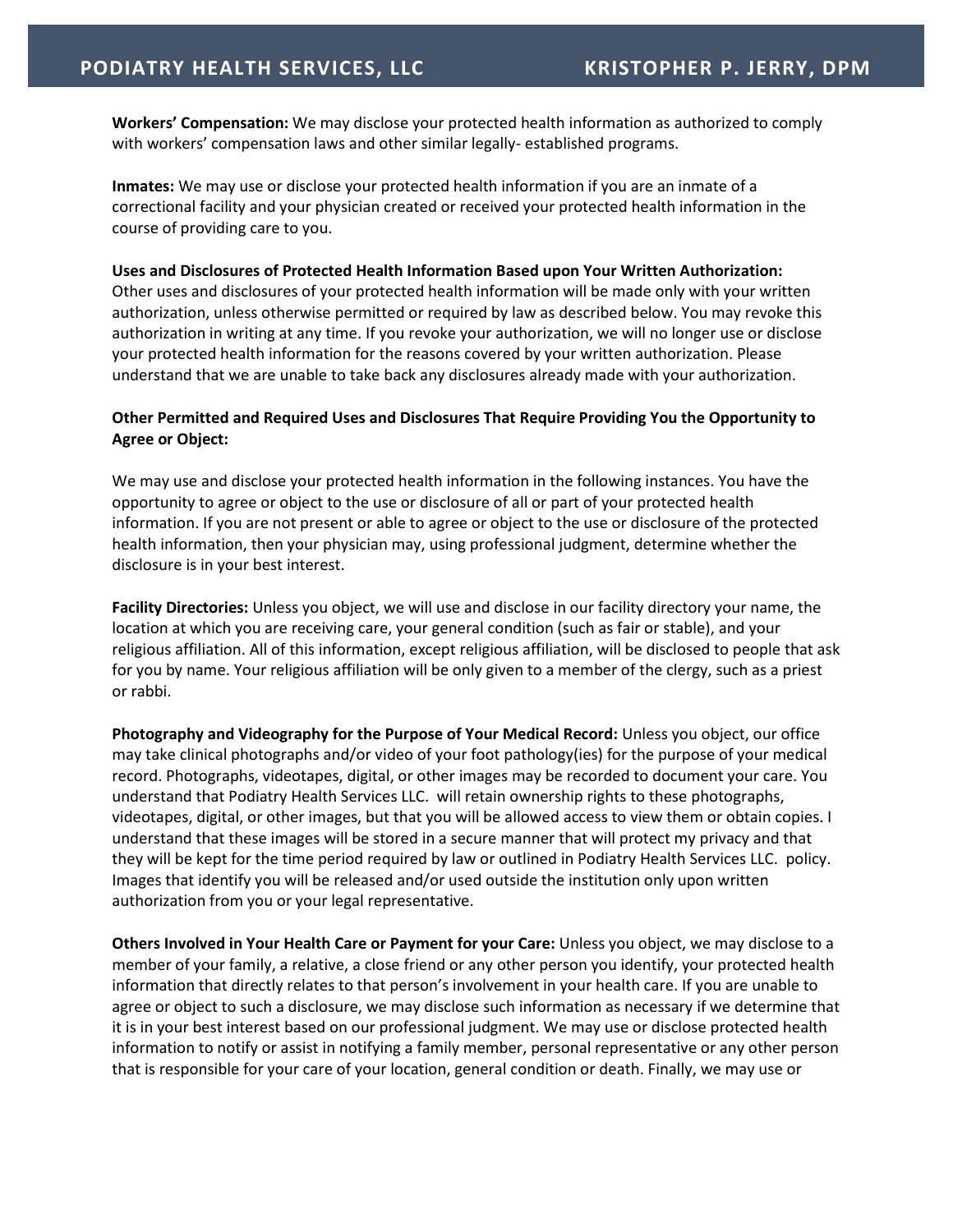disclose your protected health information to an authorized public or private entity to assist in disaster relief efforts

and to coordinate uses and disclosures to family or other individuals involved in your health care.

### **2. Your Rights**

Following is a statement of your rights with respect to your protected health information and a brief description of how you may exercise these rights.

You have the right to inspect and copy your protected health information. This means you may inspect and obtain a copy of protected health information about you for so long as we maintain the protected health information. You may obtain your medical record that contains medical and billing records and any other records that your physician and the practice uses for making decisions about you. As permitted by federal or state law, we may charge you a reasonable copy fee for a copy of your records.

Under federal law, however, you may not inspect or copy the following records: psychotherapy notes; information compiled in reasonable anticipation of, or use in, a civil, criminal, or administrative action or proceeding; and laboratory results that are subject to law that prohibits access to protected health information. Depending on the circumstances, a decision to deny access may be reviewable. In some circumstances, you may have a right to have this decision reviewed. Please contact our Privacy Officer if you have questions about access to your medical record.

You have the right to request a restriction of your protected health information. This means you may ask us not to use or disclose any part of your protected health information for the purposes of treatment, payment or health care operations. You may also request that any part of your protected health information not be disclosed to family members or friends who may be involved in your care or for notification purposes as described in this Notice of Privacy Practices. Your request must state the specific restriction requested and to whom you want the restriction to apply.

Your physician is not required to agree to a restriction that you may request. If your physician does agree to the requested restriction, we may not use or disclose your protected health information in violation of that restriction unless it is needed to provide emergency treatment. With this in mind, please discuss any restriction you wish to request with your physician.

You have the right to request to receive confidential communications from us by alternative means or at an alternative location. We will accommodate reasonable requests. We may also condition this accommodation by asking you for information as to how payment will be handled or specification of an alternative address or other method of contact. We will not request an explanation from you as to the basis for the request. Please make this request in writing to our Privacy Officer.

You may have the right to have your physician amend your protected health information. This means you may request an amendment of protected health information about you in a designated record set for so long as we maintain this information. In certain cases, we may deny your request for an amendment. If we deny your request for amendment, you have the right to file a statement of disagreement with us and we may prepare a rebuttal to your statement and will provide you with a copy